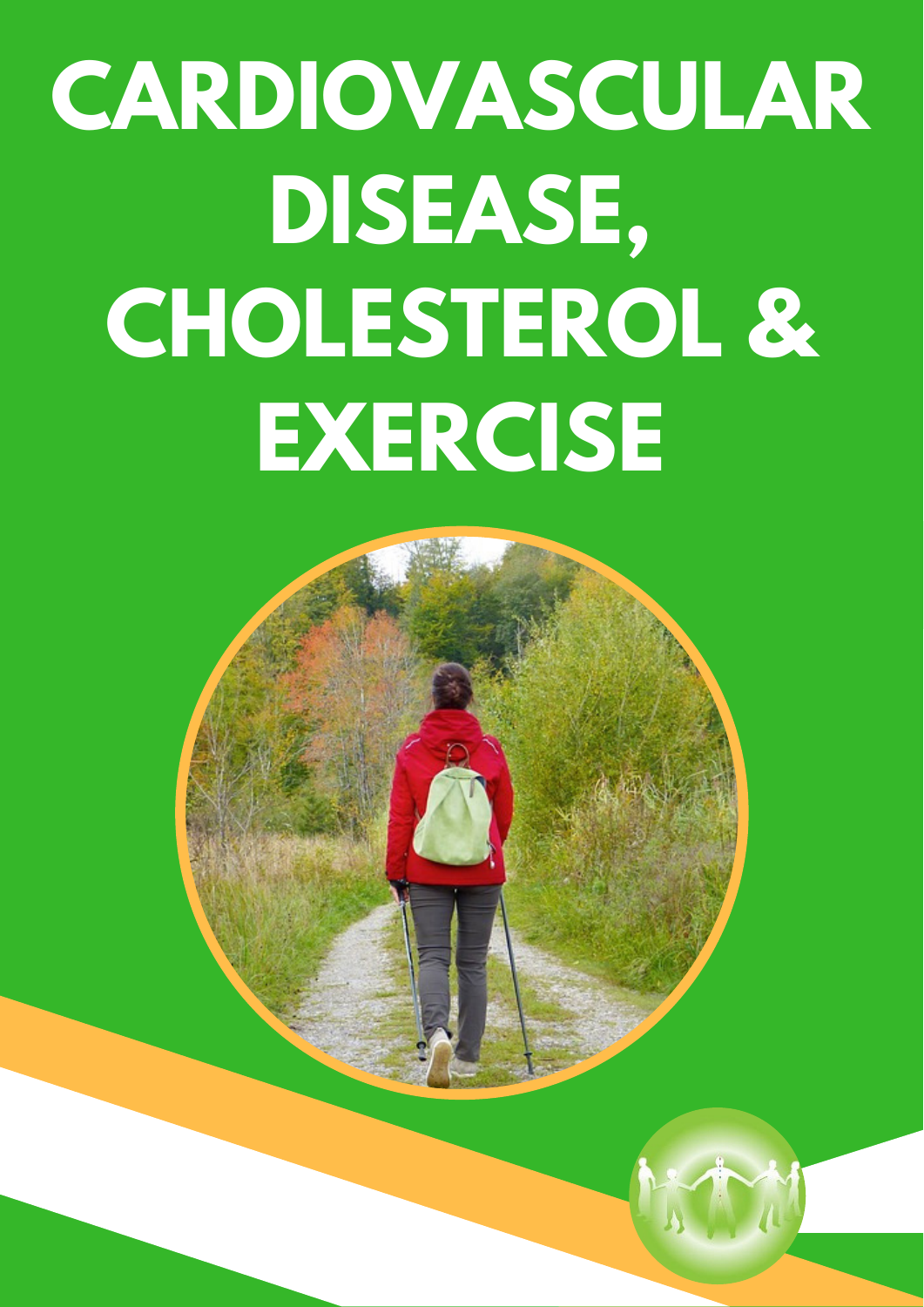# **Cardiovascular Disease, Cholesterol & Exercise**

Let's talk about cardiovascular disease and cholesterol.

Did you know a sedentary lifestyle is one of the 5 major risk factors (along with high blood pressure, abnormal values for blood lipids, smoking, and obesity) for cardiovascular disease, as outlined by the American Heart Association (AHA)?

Exercise promotes weight reduction and can help reduce blood pressure.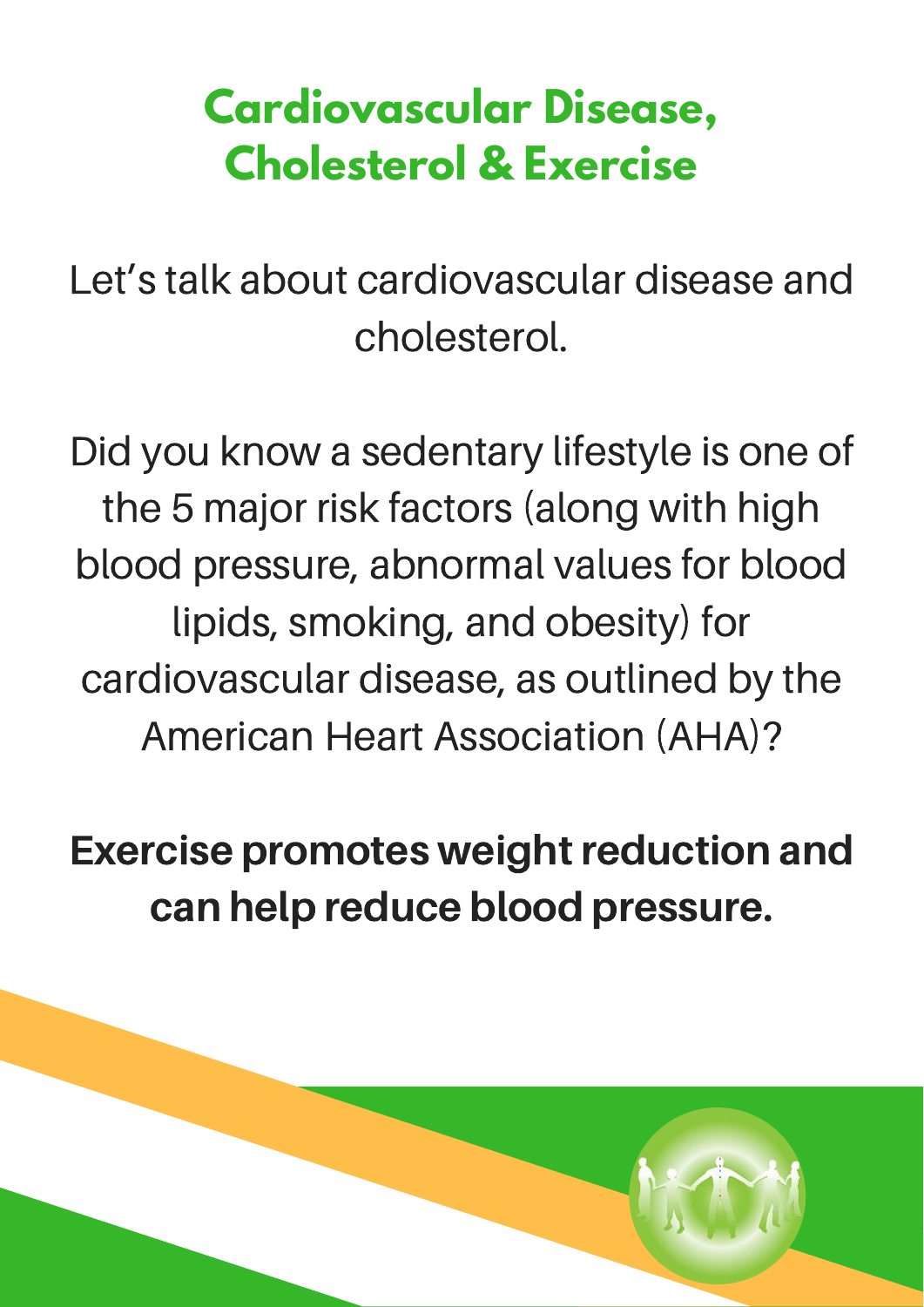Regular exercise helps to keep arteries and other blood vessels flexible, ensuring good blood flow and normal blood pressure and cholesterol.

#### Did You Know?

According to the American Heart Association (AHA), exercising 30 minutes a day, five days a week will improve your heart health and help reduce your risk of heart disease.

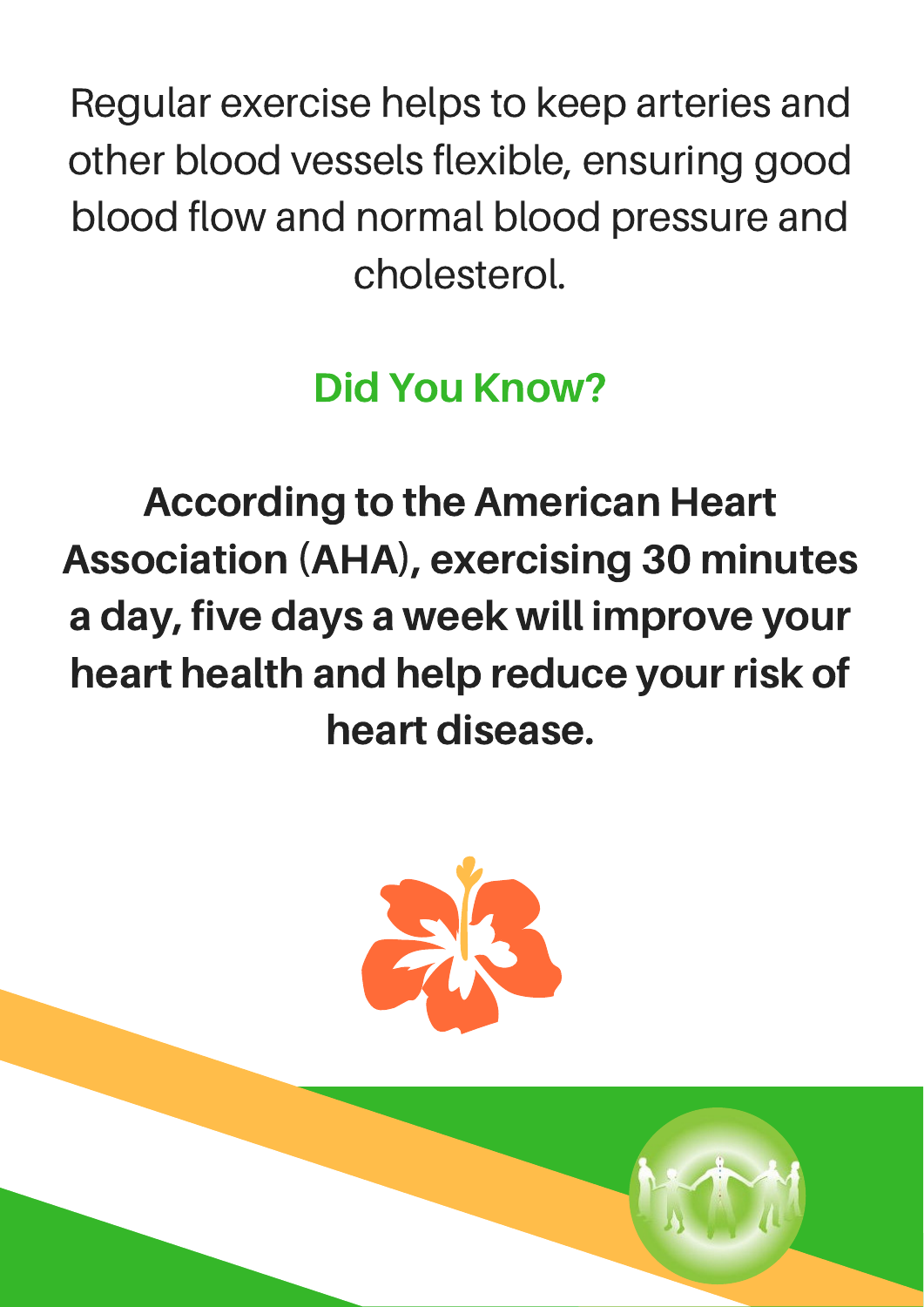#### Benefits Of Regular Exercise On Cardiovascular Risk Factors

• Increase in exercise tolerance.

- Reduction in body weight.
- Reduction in blood pressure.
- Reduction in bad (LDL and total) cholesterol.
- Increase in good (HDL) cholesterol.
	- Increase in insulin sensitivity.

Exercise is one of the most important things to help you to decrease the existence of cardiovascular disease and cholesterol.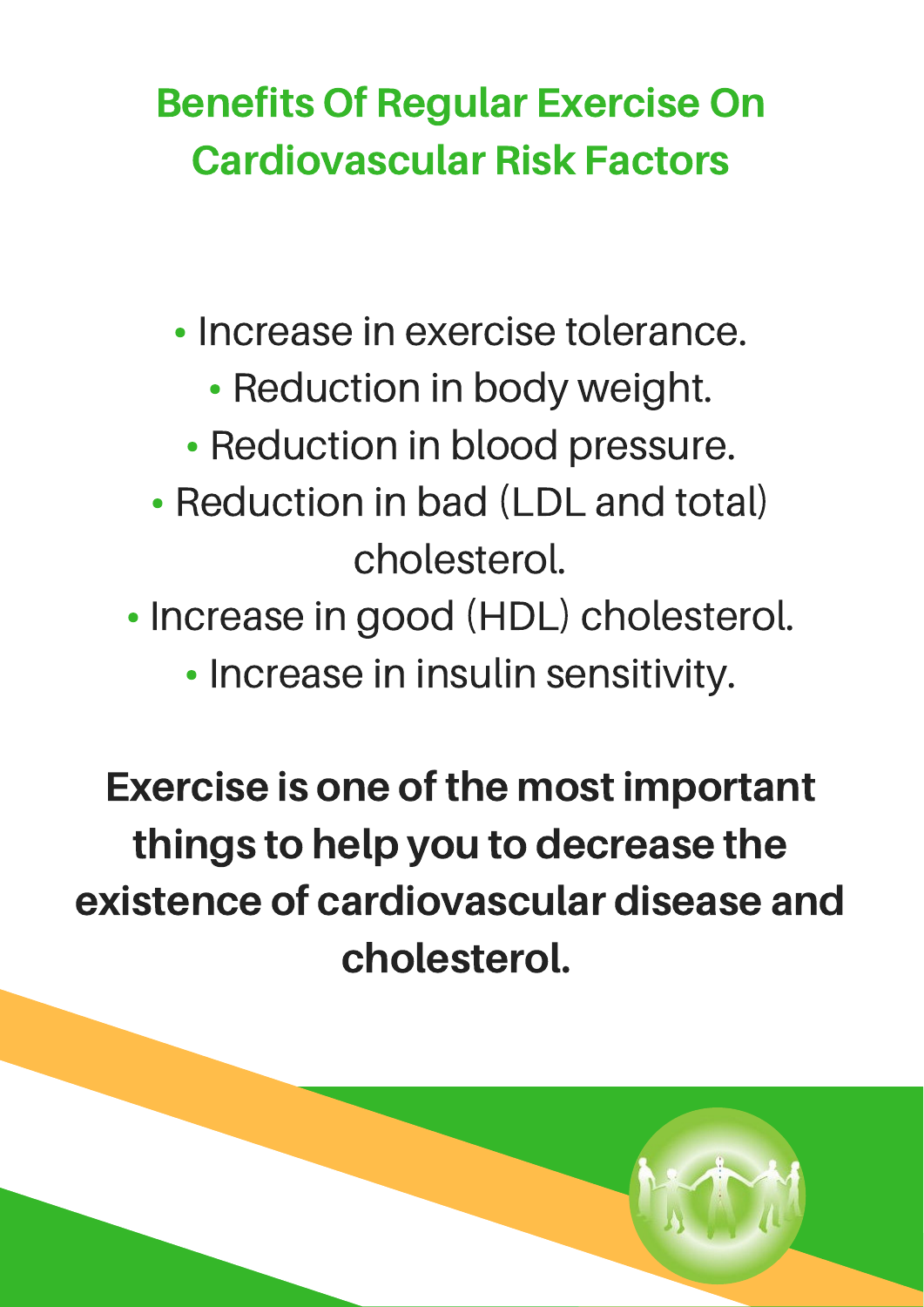Once you start moving your body, you actually find that you'll start to change the way your body feels and also change the distribution of weight which is really important in healing.

So high cholesterol and heart disease is usually related to weight increase, moving and exercise will help to reduce these negative effects.

Of course other things, like the way you eat, will play a part in this too. When I say, diet, don't think diet diet diet. I will have to starve myself, actually look at what foods you do eat.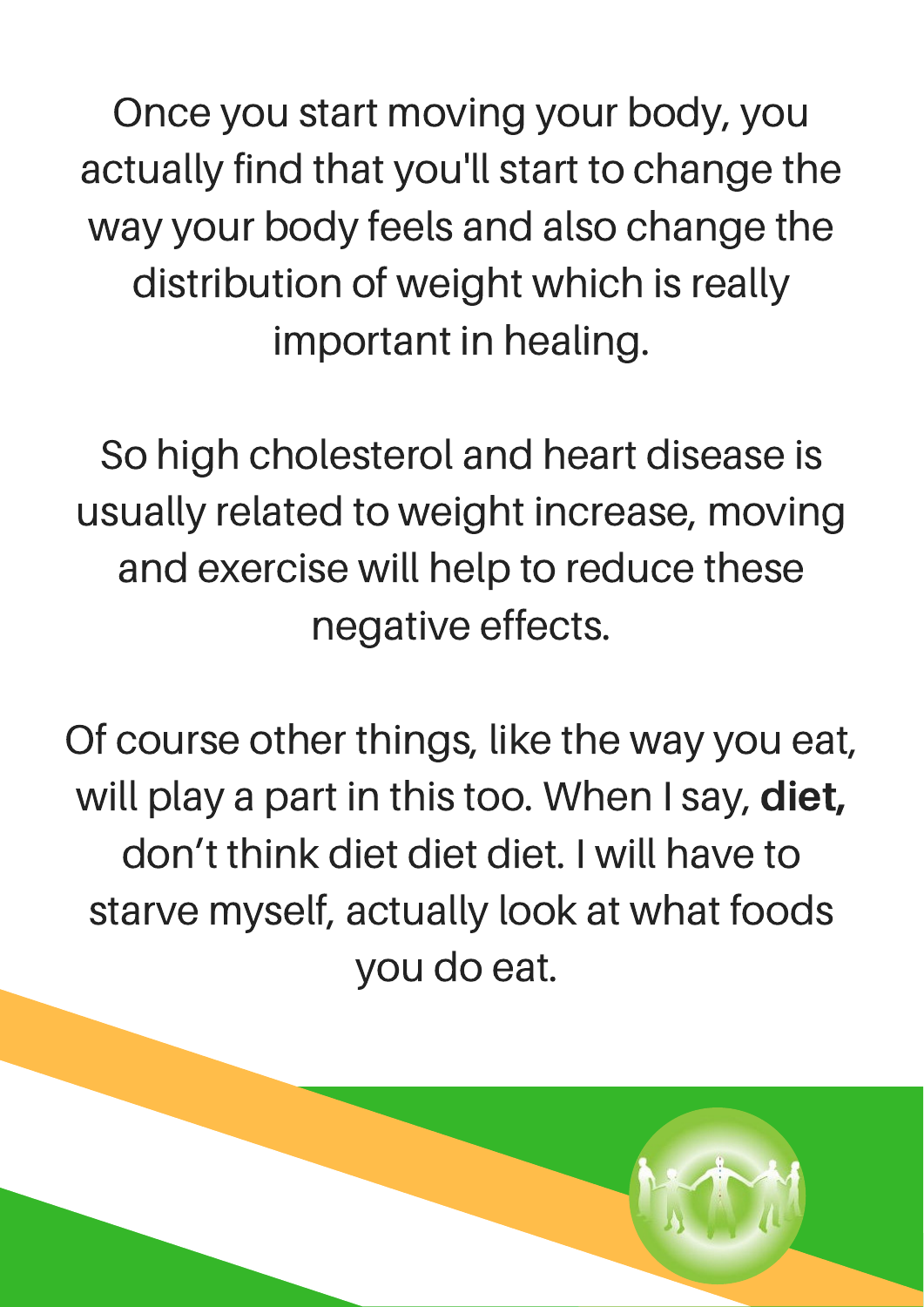Watch your intake of sugar.

A high amount of dairy will increase fat around your middle and also fat around your heart.

Which is one of the indicators of high cholesterol and heart disease.

## Find a nutritionist who can help you with the best foods to eat so you can start to heal your body.

When you do this you will find that you decrease your issues with heart disease and cholesterol.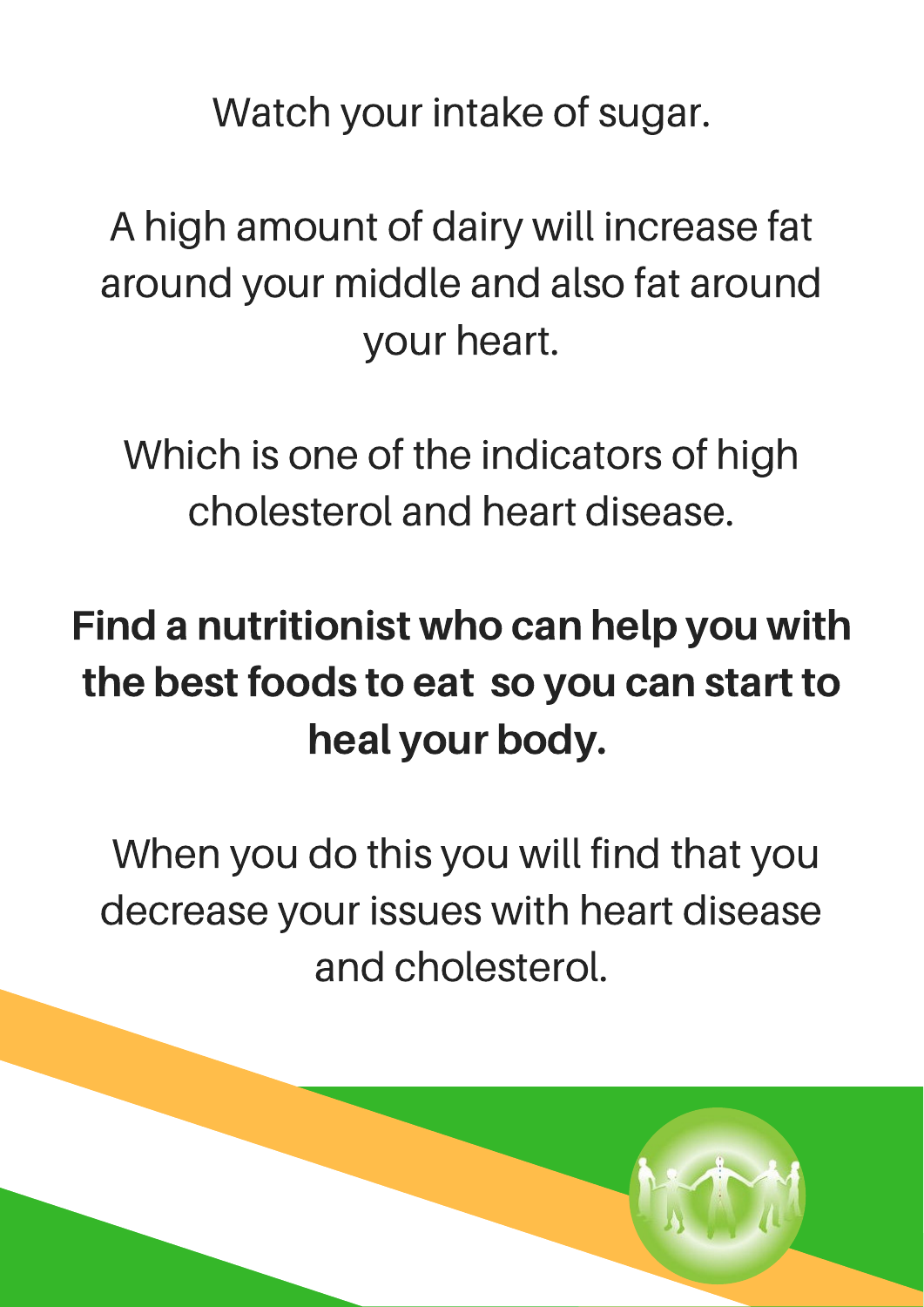#### Movement Is Important

When we say moving, it does not have to be strenuous.

Move your body by going out for a walk, it is one of the most important things to do to help you start feeling better. You will increase your heart rate.

A walk will start to increase blood flow through the body and it is called cardio exercise, so it will stimulate the heart.

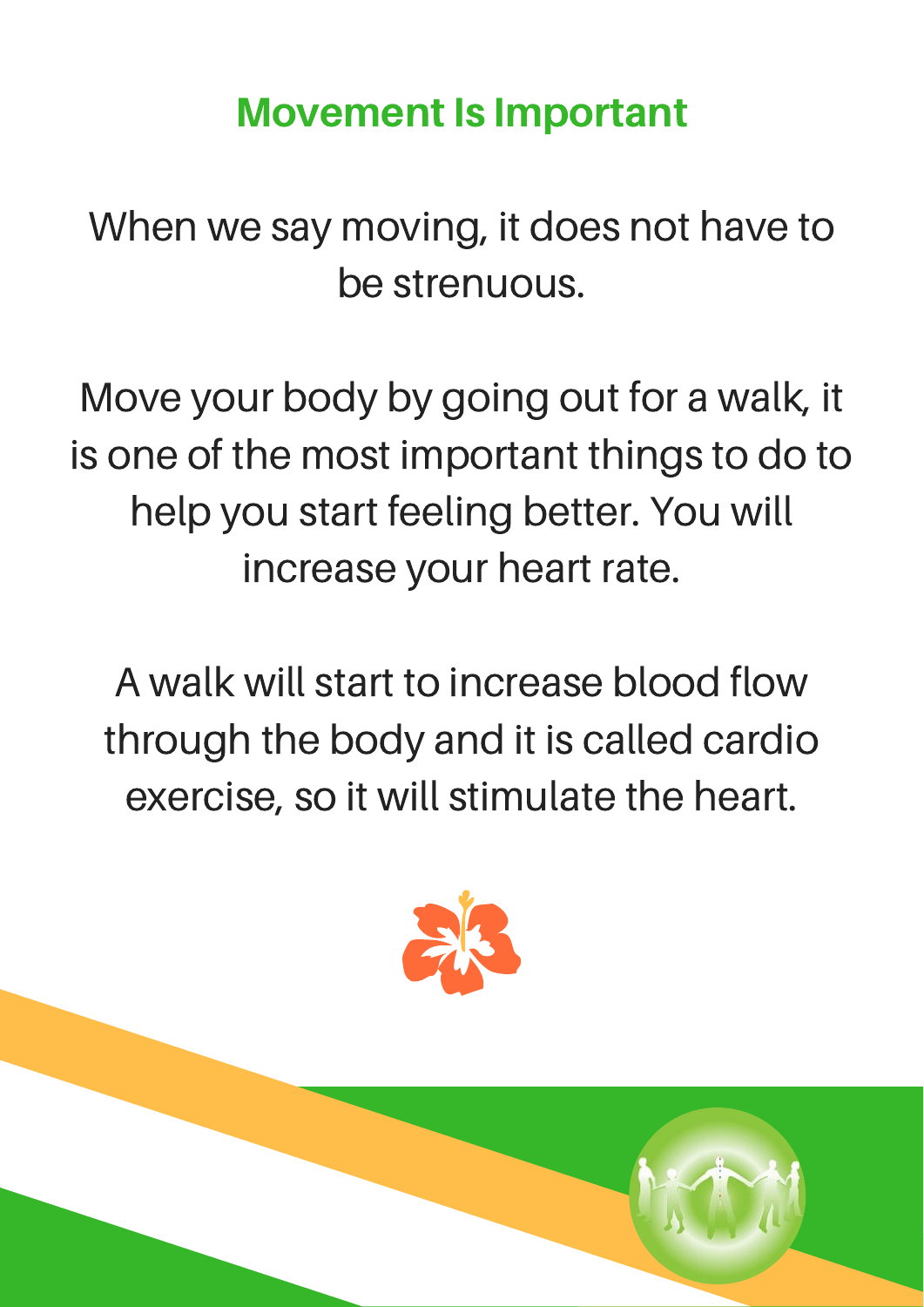So if you know you have no issue with heart disease but you might be carrying a bit of extra fat, around the heart and the stomach area and you want to reduce your cholesterol, then movement will help you to reduce cholesterol.

#### It can also play a part in helping a heart disease issue.

If you are suffering with a heart problem, it is very important to check with your doctor, before you start any exercise program.